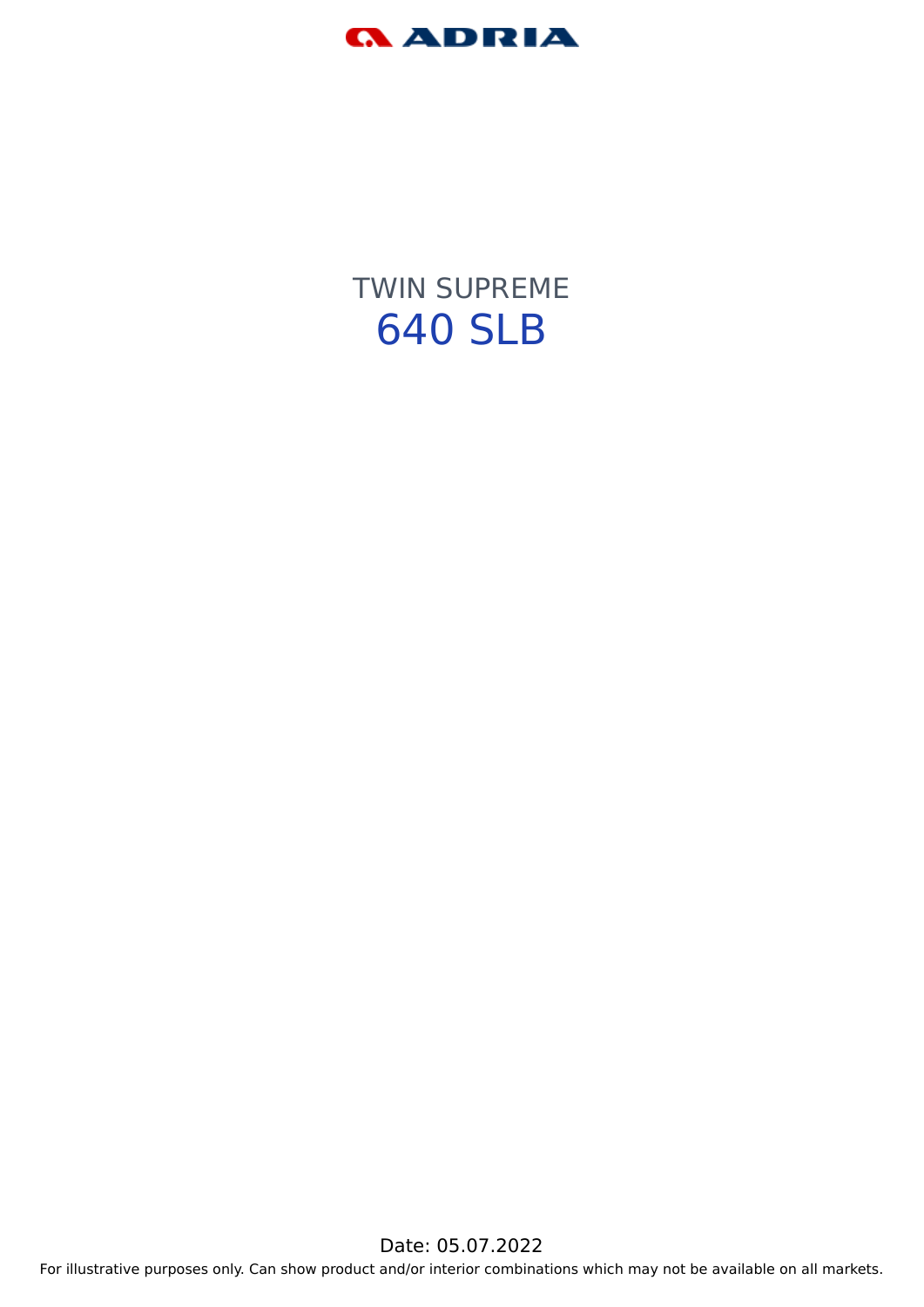



# **TWIN SUPREME** 640 SLB

Body length (mm) **6363** Total height (mm) **2580** Nr. of seats **4**

Total width (mm)

**2050** Nr. of berths **2**

Mass in running order (MIRO-min, kg)

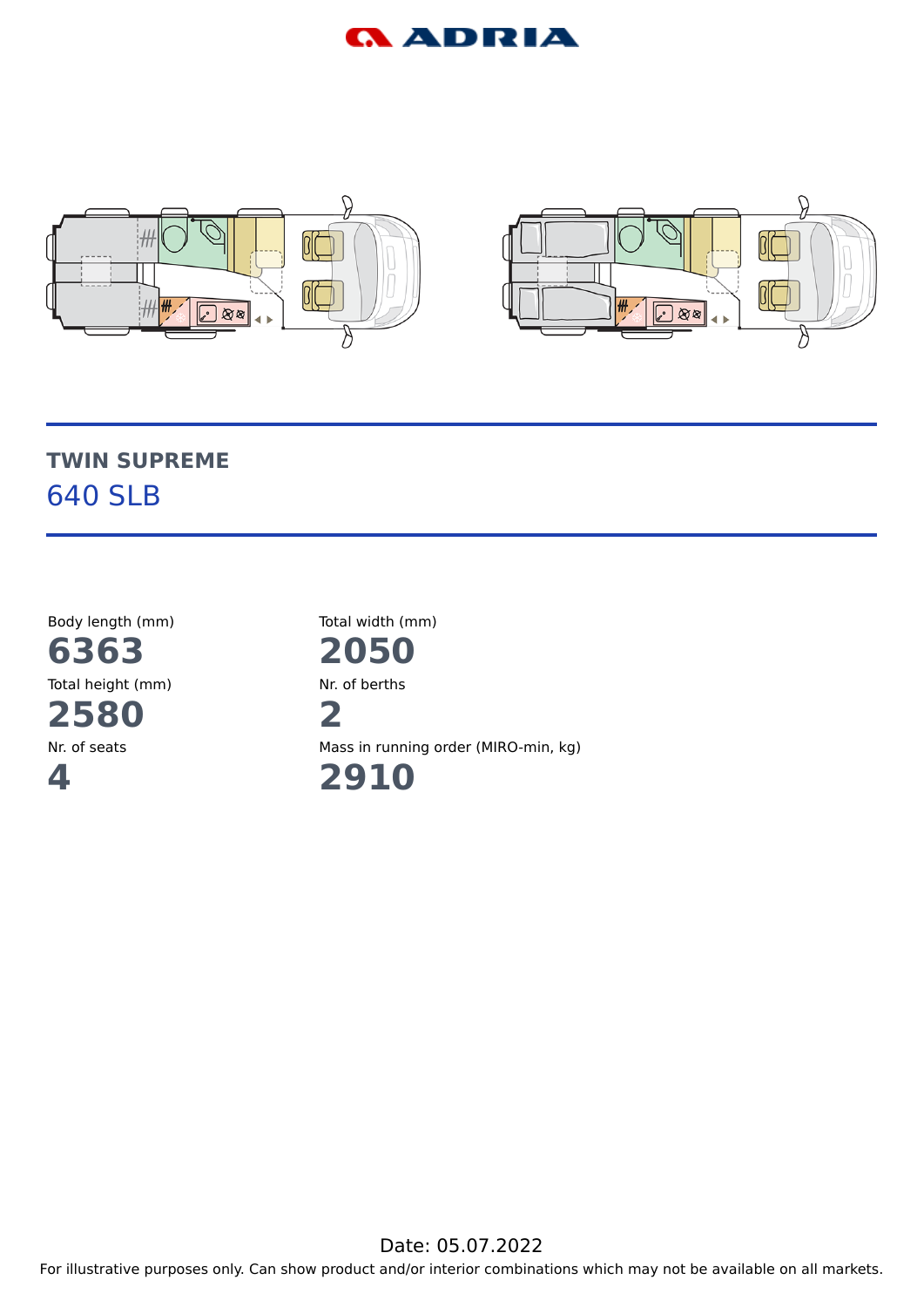#### B. DIMENSIONS AND WEIGHTS

| Internal height (mm)                                  | 1900                        |
|-------------------------------------------------------|-----------------------------|
| Total height (mm)                                     | 2580                        |
| Body length (mm)                                      | 6363                        |
| Total width (mm)                                      | 2050                        |
| Wheel base (mm)                                       | 4035                        |
| Max number of homologated seats (incl. driver's seat) | 4                           |
| Max authorised weight (kg)                            | 3500                        |
| Mass in running order (MIRO-min, kg)                  | 2910                        |
| Max towing weight (kg)                                | 2500                        |
| Max loading weight (kg)                               | 590 (without All Inc' Pack) |

#### CA. FIAT CHASSIS

| Fiat 6D Final 2,2 140Hp 35L                              | $\times$ |
|----------------------------------------------------------|----------|
| Fiat 6D Final 2,2 140Hp 35L AUTOMATIC                    | $\circ$  |
| Fiat 6D Final 2,2 160Hp 35L                              | $\circ$  |
| Fiat 6D Final 2,2 160Hp 35L AUTOMATIC                    | O        |
| Fiat 6D Final 2,2 160Hp 43H                              | $\circ$  |
| Fiat 6D Final 2,2 160Hp 43H AUTOMATIC                    | $\circ$  |
| Fiat 6D Final 2,2 180Hp 43H                              | $\circ$  |
| Fiat 6D Final 2,2 180Hp 43H AUTOMATIC                    | $\circ$  |
| ECO pack for engine 140 Hp                               | $\times$ |
| FIAT SAFETY PACK option 2PP. Contact dealer for contents | $\circ$  |
|                                                          |          |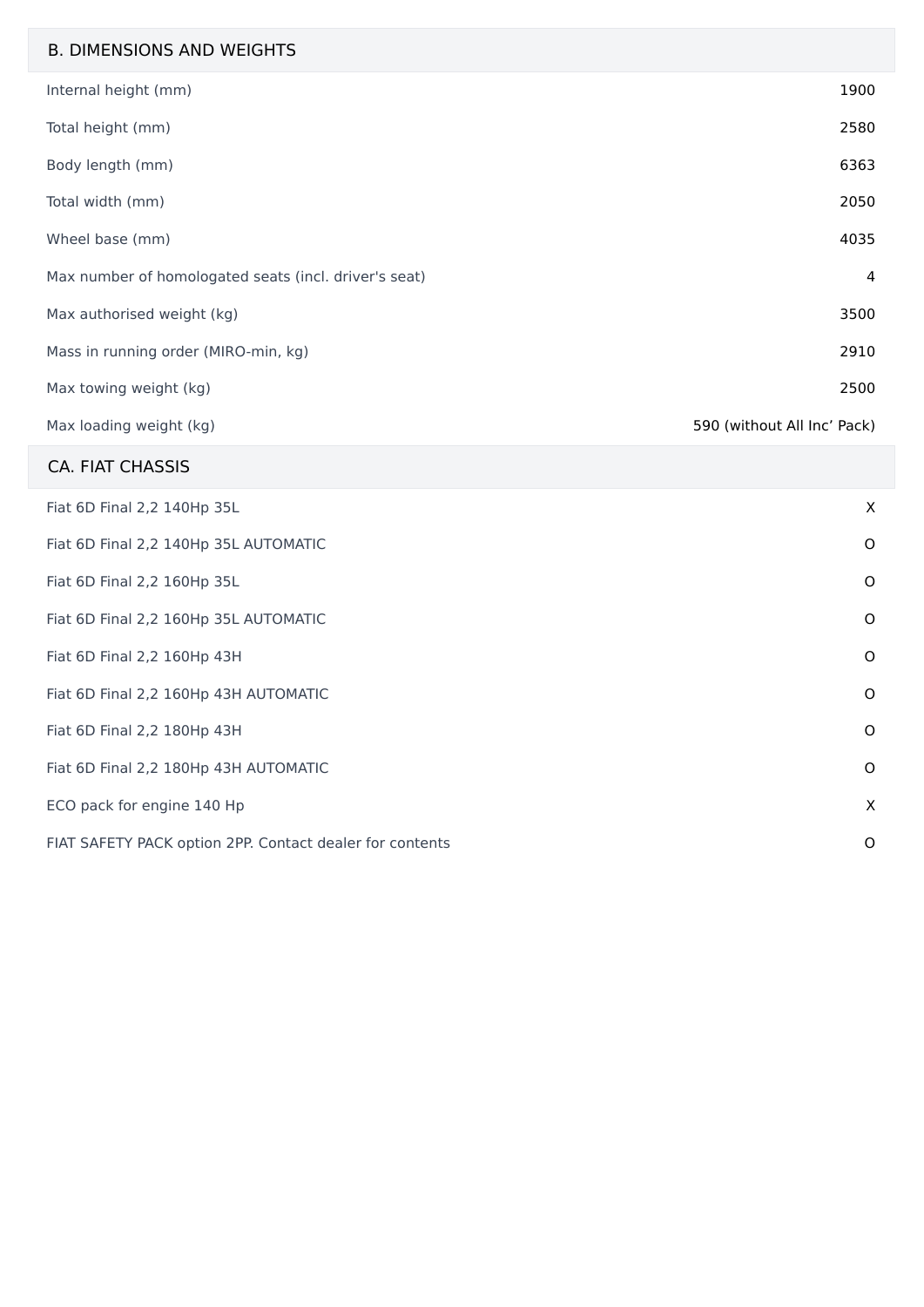| CA. FIAT CHASSIS                                                                                    |                                   |
|-----------------------------------------------------------------------------------------------------|-----------------------------------|
| Black grill, black headlights, black skid plate, 431 alloy wheels                                   | <b>FIAT LUXURY</b><br><b>PACK</b> |
| Black grill, black headlights, black skid plate, 1LR alloy wheels                                   | <b>FIAT LUXURY</b><br><b>PACK</b> |
| Uconnect 7", Elec' parking brake, wireless charging pod, leather wheel & knob, chromed air<br>vents | <b>FIAT LUXURY</b><br><b>PACK</b> |
| Fuel tank (L)                                                                                       | 75                                |
| Right hand drive for panel vas                                                                      | $\mathsf X$                       |
| WHITE 549 SOLID                                                                                     | $\mathsf X$                       |
| <b>IRON GREY 691 METALLIC</b>                                                                       | $\circ$                           |
| SILVER ALU 611 METALLIC                                                                             | $\mathsf O$                       |
| <b>BLACK 632 METALLIC</b>                                                                           | $\mathsf O$                       |
| <b>BATIC ORANGE 505 METALLIC</b>                                                                    | $\mathsf O$                       |
| <b>EXPEDITION GREY 676 SOLID</b>                                                                    | $\mathsf O$                       |
| LANZAROTE GREY 385 SOLID                                                                            | $\mathsf O$                       |
| ARTENSE GREY 113 METALLIC                                                                           | $\mathsf O$                       |
| Wheel trims- bigger                                                                                 | $\mathsf X$                       |
| Spare wheel FIAT                                                                                    | $\mathsf X$                       |
| Metalic colour FIAT                                                                                 | $\circ$                           |
| Special Solid paint FIAT 676                                                                        | $\mathsf O$                       |
| Special Solid paint FIAT 385                                                                        | $\mathsf O$                       |
| Double electric door mirror with demist function                                                    | X                                 |
| Traction + system with HDC                                                                          | <b>FIAT LUXURY</b><br><b>PACK</b> |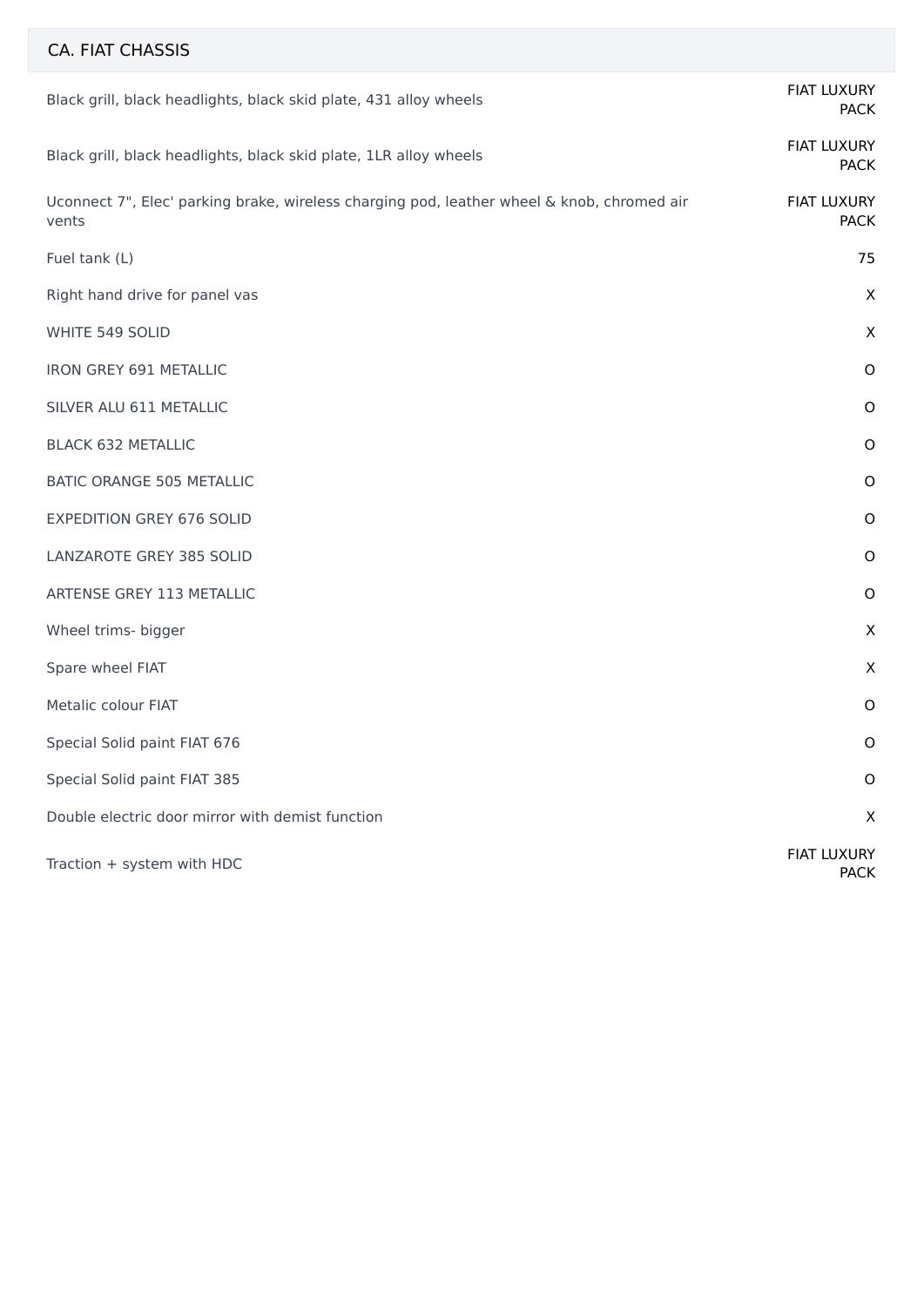| <b>CA. FIAT CHASSIS</b>                                             |          |
|---------------------------------------------------------------------|----------|
| <b>ESP</b>                                                          | X        |
| Cruise control with speed limiter FIAT                              | $\times$ |
| Manual air condition FIAT                                           | $\times$ |
| Captain-chair cabin seats Fiat in Adria textile with double armrest | $\times$ |
| Co-driver airbag                                                    | $\times$ |
| Central cup holder                                                  | $\times$ |
| Driver airbag                                                       | X        |

#### CE. ADRIA VEHICLE INFORMATION

| <b>Emissions rating</b>                                     | Euro 6D Final |
|-------------------------------------------------------------|---------------|
| Homologation weight reduced from 40 H, 43H and 44 H on 35 H | $\circ$       |
| Ad Blue tank (L)                                            | 19            |
| ARTENSE GREY 113 METALLIC                                   | $\circ$       |
| Colour pack EXPEDITION GREY 676 SOLID                       | $\circ$       |
| Colour pack LANZAROTE GREY 385                              | $\circ$       |
| $ABS + EBD$                                                 | X             |
| Colored front bumpers white                                 | $\times$      |
| Coloured shock bumper EXPEDITION GREY 676 SOLID             | $\circ$       |
| Coloured shock bumper LANZAROTE GREY 385 SOLID              | $\circ$       |
| Colour pack SILVER 611 METALLIC                             | $\circ$       |
| Colour pack IRON GREY 691 METALLIC                          | $\circ$       |
| Colour pack BLACK 632 METALLIC                              | O             |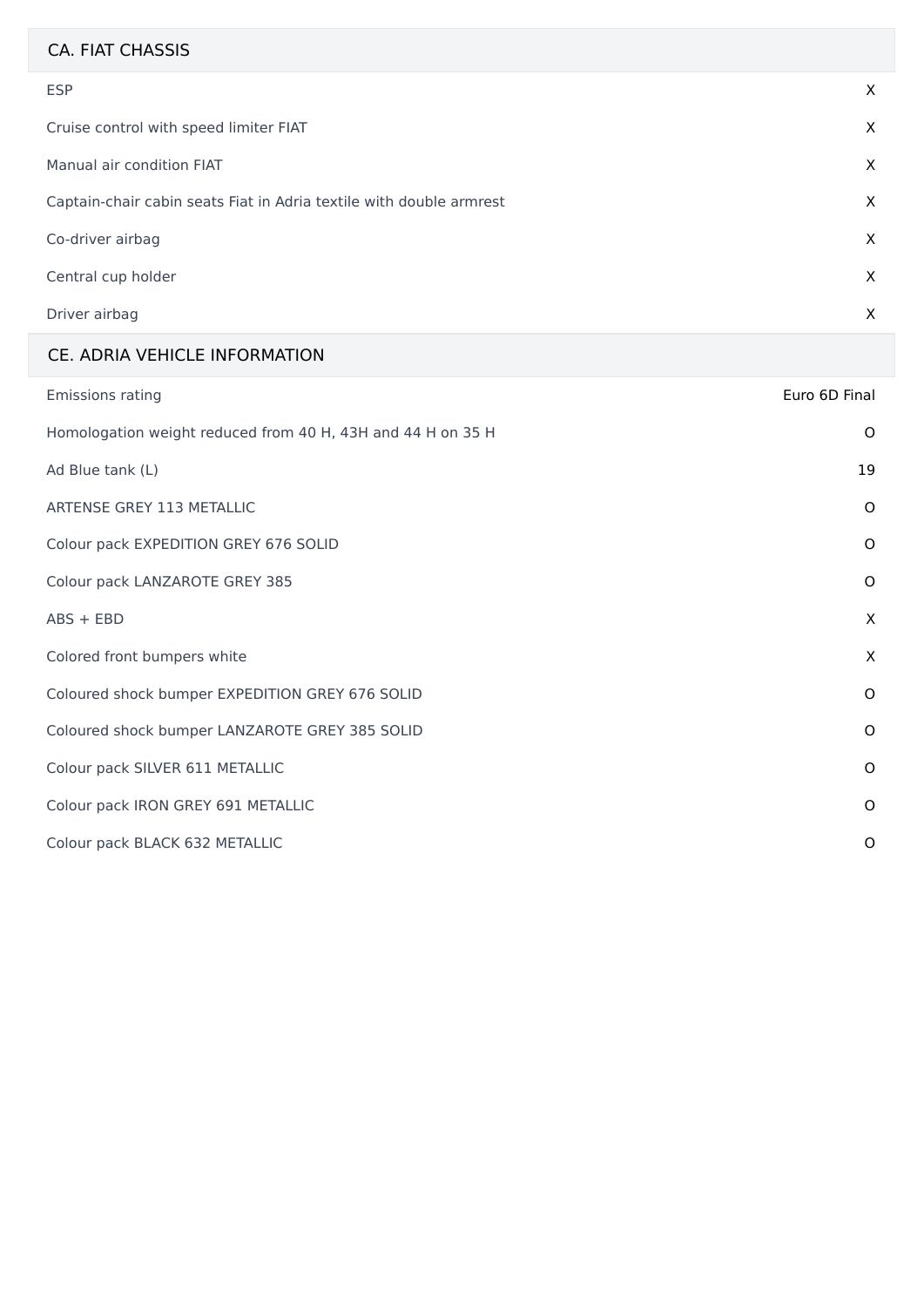| CE. ADRIA VEHICLE INFORMATION                              |           |
|------------------------------------------------------------|-----------|
| Colour pack BATIC ORANGE 505 METALLIC                      | $\circ$   |
| Rear fog lights                                            | X         |
| DRL- halogen day time running lights                       | X         |
| Reinforced "camping car" tyres                             | X         |
| Front drive                                                | X         |
| Manual transmission                                        | X         |
| Chassis type                                               | panel van |
| Towing hook with el. conn.                                 | O         |
| Double armrest on cabin seats upholstered in Adria textile | X         |
| Electrical cabine windows (left, right)                    | X         |
| Cabin seats adjustable in height and deepness              | X         |
| Swiveling cabin seats                                      | X         |
| Trip computer                                              | X         |
| Darker cabine windows                                      | X         |
| Windscreen obscuration with plise                          | X         |
| Windscreen blind SEITZ MANDATORY WITH SAFETY PACK          | 0         |
| Side cabin windows obscuration with plise                  | X         |
| Side windows living area obscuration with plise            | X.        |
| E. BODY                                                    |           |
| Windows darker with frame, obscuration and fly screens     | X         |
| Framed windows 818 x 315 mm Van L+R in bedroom             | X         |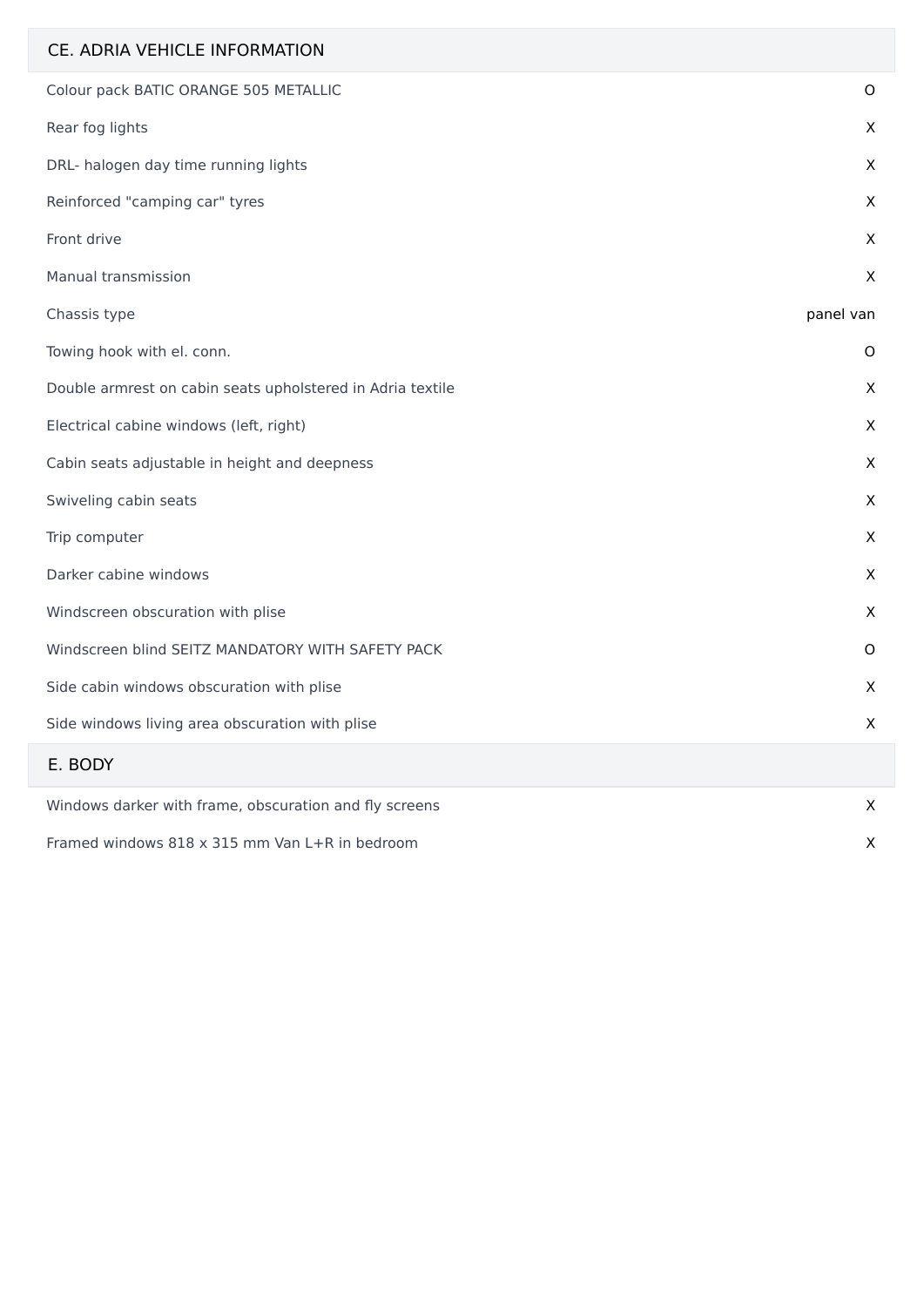### E. BODY

| Gas bottle compartment, integrated 2x 11 kg          | X             |
|------------------------------------------------------|---------------|
| Sliding door closing assistance                      | $\circ$       |
| Flyscreen for sliding door                           | $\circ$       |
| Roof light 400 x 400 mm in bedroom                   | X             |
| Roof light Remi Top 900 x 600 mm in living space     | $\times$      |
| Roof ventilation Vecam 110 mm in toilet              | $\times$      |
| Panoramic window above driver cabin with obscuration | X             |
| Awning                                               | ALL INC' PACK |
| Third break light                                    | X             |
| Outside electrical entrance step                     | X             |
| Sliding door stopper                                 | X             |
| Decorative roof luggage rack                         | X             |
|                                                      |               |

# F. INTERIOR EQUIPMENT

| Bed with slatted frame and spring mattress      | X             |
|-------------------------------------------------|---------------|
| Number of berths                                | 2             |
| Third bed at the rear                           | X             |
| Aditional bed for Van                           | $\circ$       |
| Aditional bed for Van- bed dimension(I x w, cm) | 180x100/60    |
| ISOFIX installation for child safety seats      | ALL INC' PACK |
| Double floor in seating area                    | X             |
| Outside table holder                            | X             |
|                                                 |               |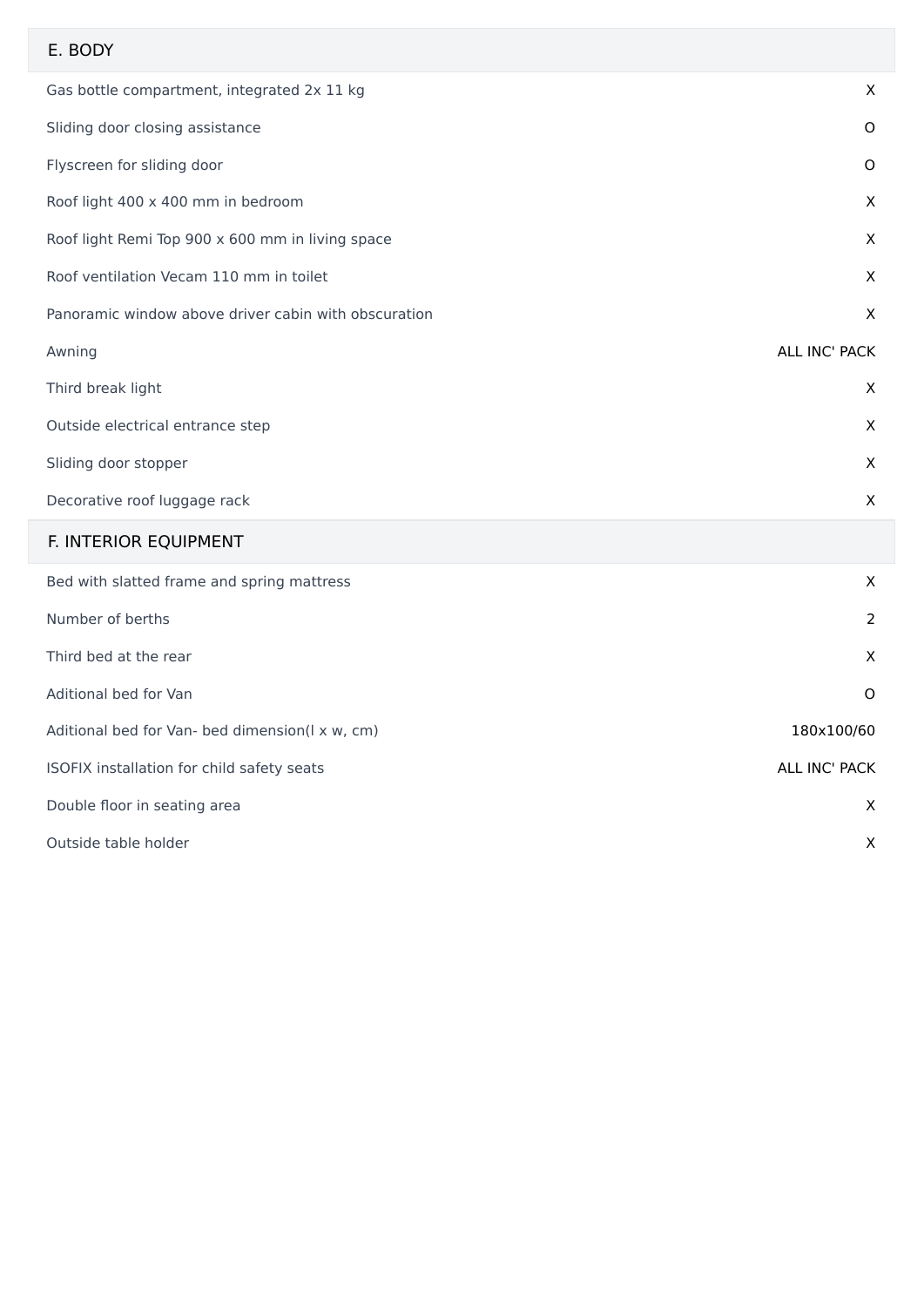## F. INTERIOR EQUIPMENT

| Table extension                                     | X                          |
|-----------------------------------------------------|----------------------------|
| Furniture decor                                     | <b>ONYX</b>                |
| Dinette cushions - special foam 120 mm              | $\sf X$                    |
| Carpets in the living compartment                   | ALL INC' PACK              |
| Carpets in the cabin                                | ALL INC' PACK              |
| Textile combination 4                               | MT02L4 LEATHER VAAST       |
| Textile combination 5                               | MT02J7 BAXTER              |
| <b>Cushions SOPHISTICATED CLASSIC</b>               | $\mathsf O$                |
| <b>Cushions VIOLET CHICK</b>                        | $\mathsf O$                |
| <b>Cushions OCEAN SERENITY</b>                      | $\mathsf O$                |
| <b>Cuushions AUTUMN CALMNESS</b>                    | $\mathsf O$                |
| <b>Cushions SPRING GARDE</b>                        | $\mathsf O$                |
| <b>Cushions CHERRY PUNCH</b>                        | $\mathsf{O}$               |
| Decorative cushions 4 pcs.                          | $\sf X$                    |
| Sleeping area, rear berths (I x w, cm)              | 192x82-63;145x30;180x82-63 |
| <b>G. KITCHEN EQUIPMENT</b>                         |                            |
| Refrigerator with compressor 138 L                  | $\mathsf{O}$               |
| Monoblock 2 flame CAN, electric ignition with cover | X                          |
| Gas oven Van GB                                     | ALL INC' PACK              |
| Refrigerator with compressor                        | 84 L                       |
| H. BATHROOM EQUIPMENT                               |                            |
| Rotatable sink in TC                                | $\mathsf{X}$               |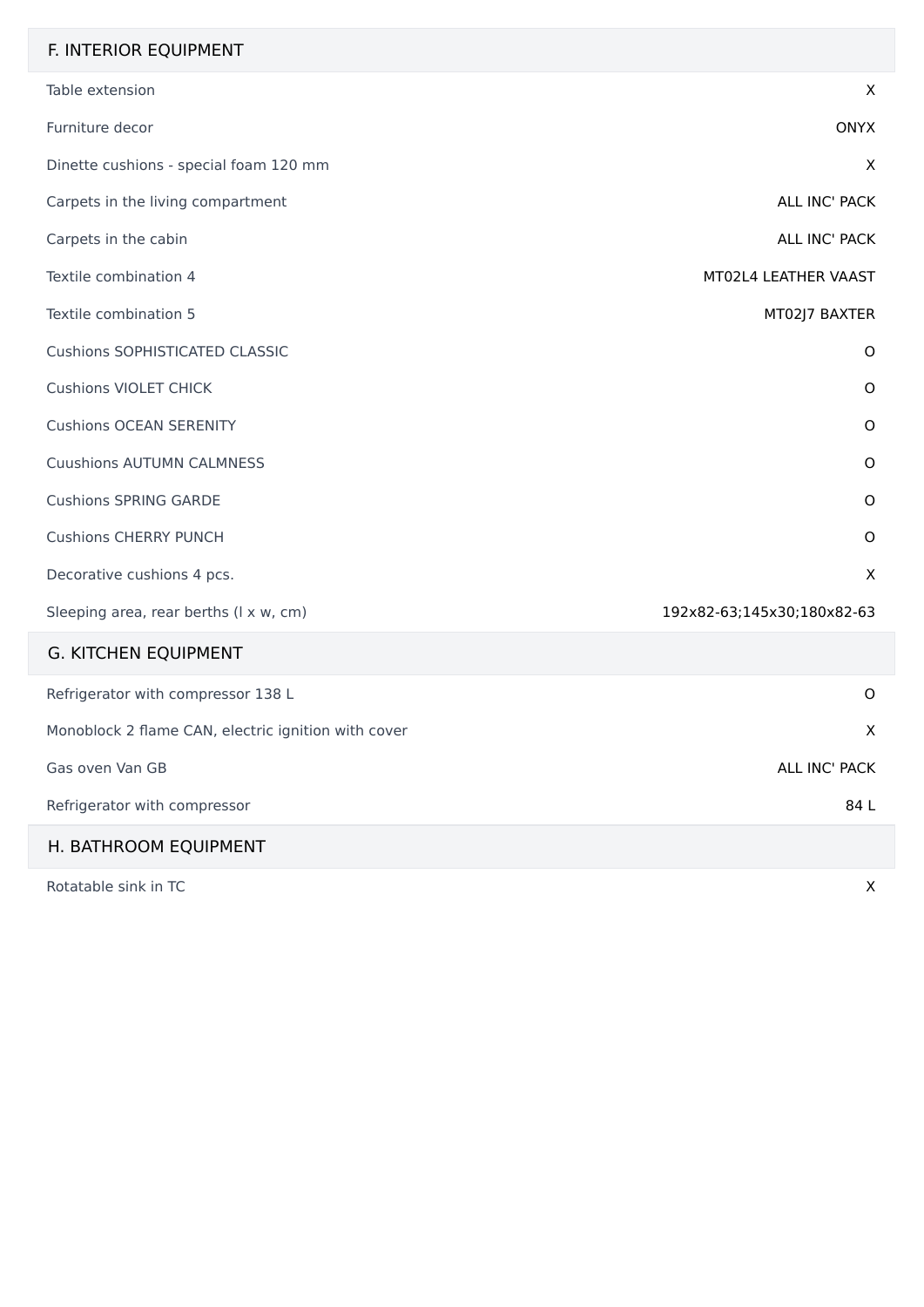| H. BATHROOM EQUIPMENT                                             |               |
|-------------------------------------------------------------------|---------------|
| Swiveling shower wall                                             | X             |
| Shower tray                                                       | X             |
| WC chemical, turnable, passive ventilated                         | X             |
| Separate shower faucet                                            | X             |
| I. WATER INSTALLATIONS                                            |               |
| Waste water tank (I)                                              | 70            |
| Waste water tank isolated with adjustable heating 85 L / van 70 L | ALL INC' PACK |
| Fresh water tank with external inlet (I)                          | 100           |
| Submersible water pump                                            | X             |
| J. ELECTRICITY                                                    |               |
| Solar panel set 120W                                              | O             |
| Auxiliary battery 2x 100Ah, AGM; k=10                             | O             |
| USB power socket in living room and bedroom                       | X             |
| DC/DC converter                                                   | ALL INC' PACK |
| Auxiliary batery 100Ah, AGM; k=10                                 | ALL INC' PACK |
| Main security swich for 230V                                      | X             |
| Main electric switch 12V                                          | X             |
| Ambient LED lights                                                | X             |
| Electro block                                                     | X             |
| Preinstallation for solar pannels                                 | X             |
| Awning LED light                                                  | X             |
| Place for the additional battery                                  | X             |